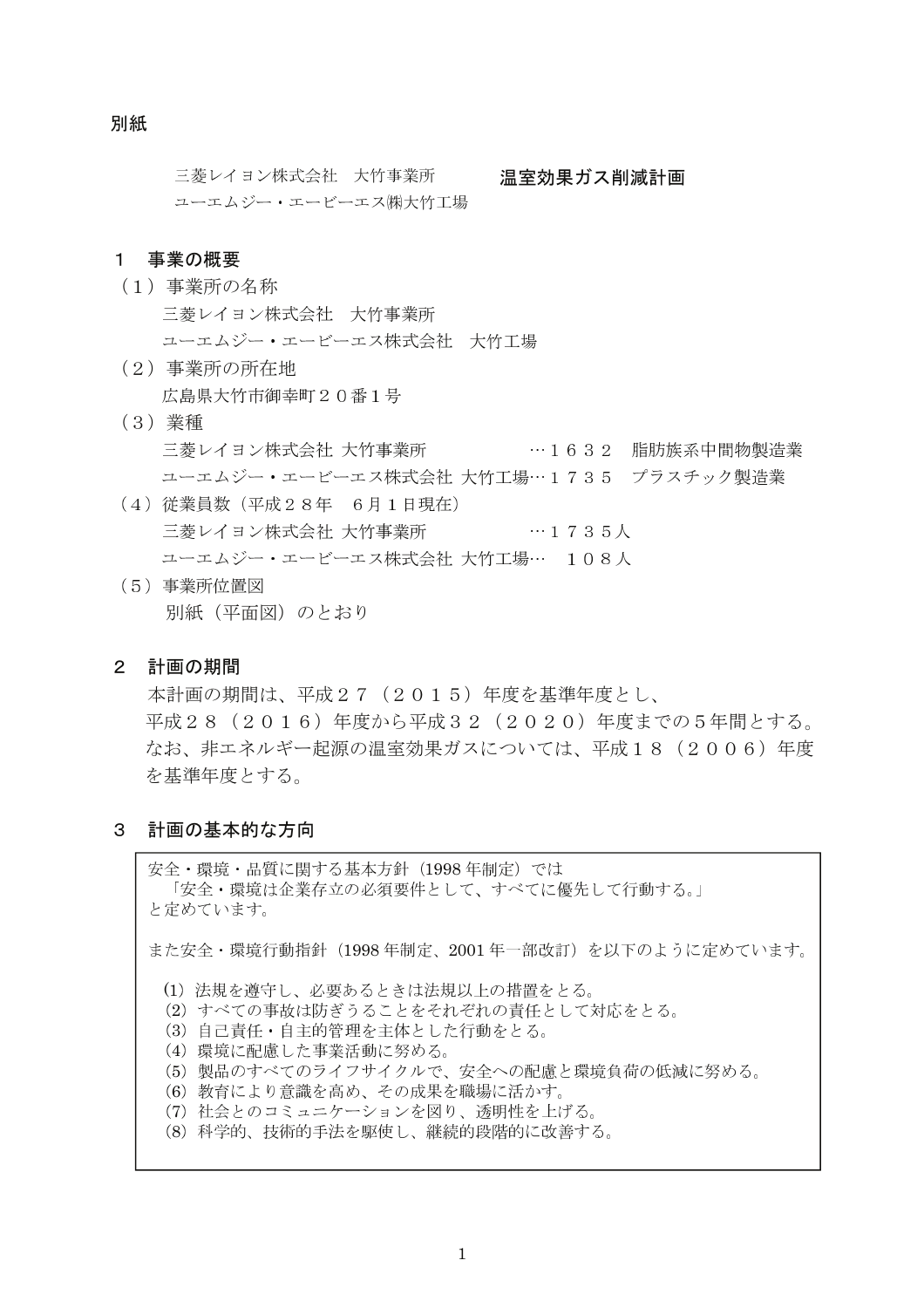# 4 温室効果ガスの排出状況 (二酸化炭素換算)

## 【エネルギー起源二酸化炭素】

| 温室効果  | 温室効果ガス排出量 (t-CO2) |                |                |  |
|-------|-------------------|----------------|----------------|--|
| ガスの種類 | 平成2年度             | 基準年度<br>平成27年度 | 直近年度<br>平成27年度 |  |
| 二酸化炭素 | 674, 179          | 675, 504       | 675, 504       |  |

# 【非エネルギー起源二酸化炭素】

| 温室効果  | 温室効果ガス排出量 (t-CO2) |                |                |  |
|-------|-------------------|----------------|----------------|--|
| ガスの種類 | 平成2年度             | 基準年度<br>平成26年度 | 直近年度<br>平成27年度 |  |
| 二酸化炭素 |                   | 41, 367        | 27, 175        |  |

# 【その他温室効果ガス】

| 温室効果                                  | 温室効果ガス排出量 (t-CO2) |                |                |  |
|---------------------------------------|-------------------|----------------|----------------|--|
| ガスの種類                                 | 平成2年度             | 基準年度<br>平成26年度 | 直近年度<br>平成27年度 |  |
| メタン                                   |                   | 141            | 148            |  |
| 一酸化二窒素                                |                   | 3,139          | 3, 248         |  |
| <b>HFC</b><br>PFC<br>S F <sub>6</sub> |                   |                |                |  |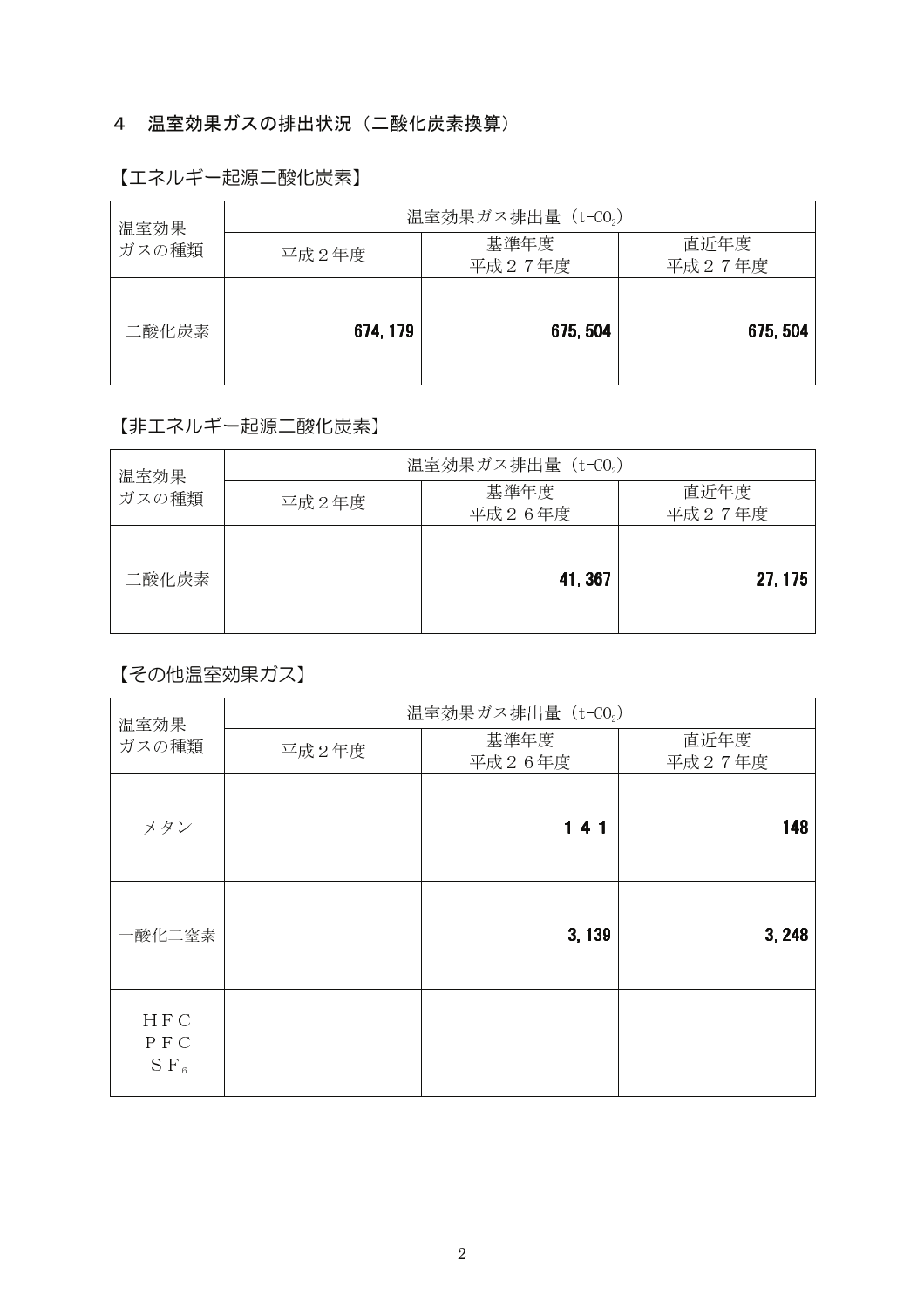## 5 温室効果ガスの総排出量に関する数量的な目標

《排出量を削減目標とする場合》

単位:排出量  $(t$ -CO<sub>2</sub>), 削減率 (%)

| 温室効果ガスの種類        | 基準年度<br>(平成26年度) |                | 削減目標       | 目標年度<br>(平成32年度) |
|------------------|------------------|----------------|------------|------------------|
|                  | 排出量<br>(a)       | 削減率<br>(b)     | 削減量<br>(c) | 排出見込量<br>(d)     |
| エネルギー起源CO2       |                  |                |            |                  |
| 非エネルギー起源 $CO2$   | 41, 367          | $\overline{2}$ | 827        | 40,540           |
| メタン              | 141              | $\overline{2}$ | 3          | 138              |
| 一酸化二窒素           | 3,139            | $\overline{2}$ | 63         | 3,076            |
| フロン類             |                  |                |            |                  |
| 温室効果ガス<br>実排出量総計 |                  |                |            |                  |
| 温室効果ガス<br>みなし排出量 |                  |                |            |                  |
| 目標設定の考え方         |                  |                |            |                  |

※ 削減率(b) = (c) /(a) × 100 削減量(c) = (a) - (d)

《原単位を削減目標とする場合》

## 原単位算定に用いた指標:基準製品換算生産数量(t)

単位: 排出量 $(t-C0<sub>2</sub>)$ , 原単位量 $(kg$ 等), 削減率 $(%)$ 

|                         | 基準年度<br>(平成27年度)                                    |                  | 原単位<br>削減目標 | 目標年度<br>(平成32年度) |                  |                    |                  |
|-------------------------|-----------------------------------------------------|------------------|-------------|------------------|------------------|--------------------|------------------|
| 温室効果ガスの種類               | 排出量<br>(a)                                          | 原単位<br>数值<br>(b) | 原単位<br>(c)  | 削減率<br>(d)       | 排出<br>見込量<br>(e) | 原単位<br>見込数値<br>(f) | 原単位<br>見込<br>(g) |
| エネルギー起源CO2              | 676千                                                | 1104千            | 0.612       | 4.9              | 940千             | 1615千              | 0.582            |
| 非エネルギー起源CO <sub>2</sub> |                                                     |                  |             |                  |                  |                    |                  |
| メタン                     |                                                     |                  |             |                  |                  |                    |                  |
| 一酸化二窒素                  |                                                     |                  |             |                  |                  |                    |                  |
| フロン類                    |                                                     |                  |             |                  |                  |                    |                  |
| 総排出量                    |                                                     |                  |             |                  |                  |                    |                  |
| エネルギー消費原単位<br>(原油換算k1)  |                                                     |                  |             |                  |                  |                    |                  |
| 目標設定の考え方                | エネルギー起源CO٫原単位<br>…対前年度比1%削減(原単位量は基準製品換算生産量[t]を採用する) |                  |             |                  |                  |                    |                  |

※ 削減率(d) = {(c) - (g)} /(c) × 100 原単位(c) = (a) /(b) 原単位見込(g) = (e) /(f)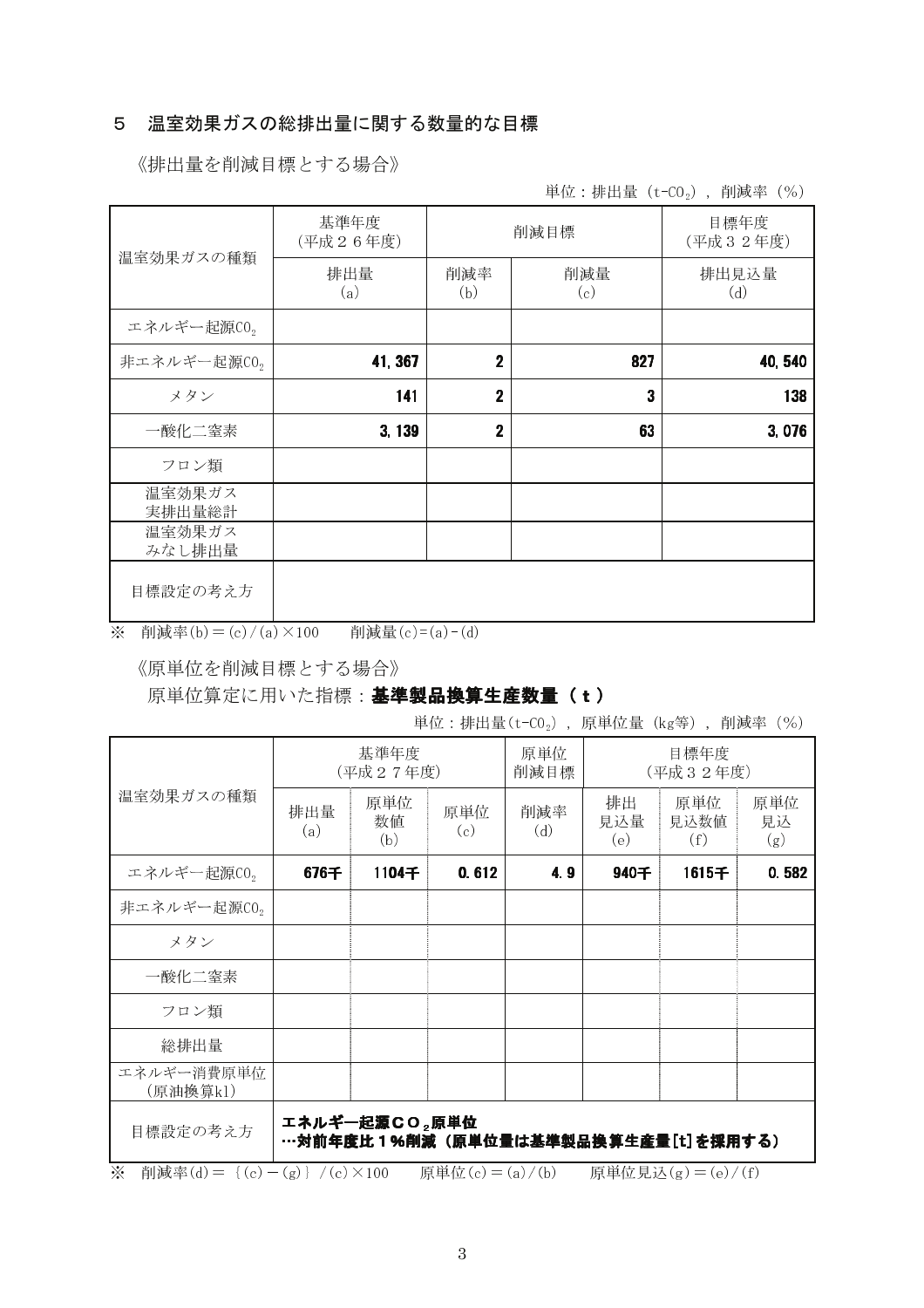# 6 温室効果ガスの排出の抑制に係る措置項目及び目標並びに具体的な取組み等

|        | 項<br>目                       | 数值目標         | 具体的な取組み                |
|--------|------------------------------|--------------|------------------------|
|        | 燃料転換<br>(化石燃料削減)             | 4171原油換算k1/年 | 石炭ボイラー バイオマス燃料の導入      |
| 2      | 廃熱回収                         | 687原油換算k1/年  | 重合工程廃熱回収による蒸気原単位改善     |
| 3      | 熱損失低減による<br>燃料削減             | 229原油換算k1/年  | 廃液焼却炉の耐火煉瓦更新           |
| 4      | 設備見直しによる<br>電力削減             | 185原油換算k1/年  | オーブン構成見直しによる消費電力削減     |
| 5      | 運転条件見直しに<br>よる蒸気削減           | 310原油換算k1/年  | 紡浴改良による溶剤回収負荷軽減        |
| 6      | 運転条件見直しに<br>よるエネルギー原<br>単位向上 | 71原油换算k1/年   | 糸継ぎによる原単位向上            |
| $\vee$ | 田出店ネ花声よァ 坦人は                 | 彩炭の補拠の記載なけ   | 「仕田具」ナ、「百畄仕」ア海亭書7.巷きァァ |

○ 温室効果ガスの排出抑制に向けた取組み

※ 原単位で作成する場合は,数値目標欄の記載例中,「使用量」を「原単位」に適宜読み替えるこ

 $\epsilon$ 

### ○ 温室効果ガスみなし排出量の抑制に関する取組み (環境価値の活用等)

|                 | 種 類  | 合計量 |
|-----------------|------|-----|
|                 | 特になし |     |
| $\Omega$<br>↵   |      |     |
| $\Omega$<br>- 1 |      |     |

○ その他の取組み

| 項<br>目          | 数值目標 | 具体的な取組み                                              |
|-----------------|------|------------------------------------------------------|
| 廃棄物の削減及び再<br>利用 |      | •排水の活性汚泥処理による廃油発生<br>量の低減<br>・焼却灰の再資源化検討             |
| 省エネCO2削減        |      | ・エアコン温度管理徹底<br>(夏28℃以上,冬20℃以下)<br>・蒸気ロス(トラップ含む)管理の徹底 |
| その他             |      | ・大竹市工場周辺一斉清掃への参加                                     |

※ 環境に配慮した実践的な取組みなどをされていれば記入してください。